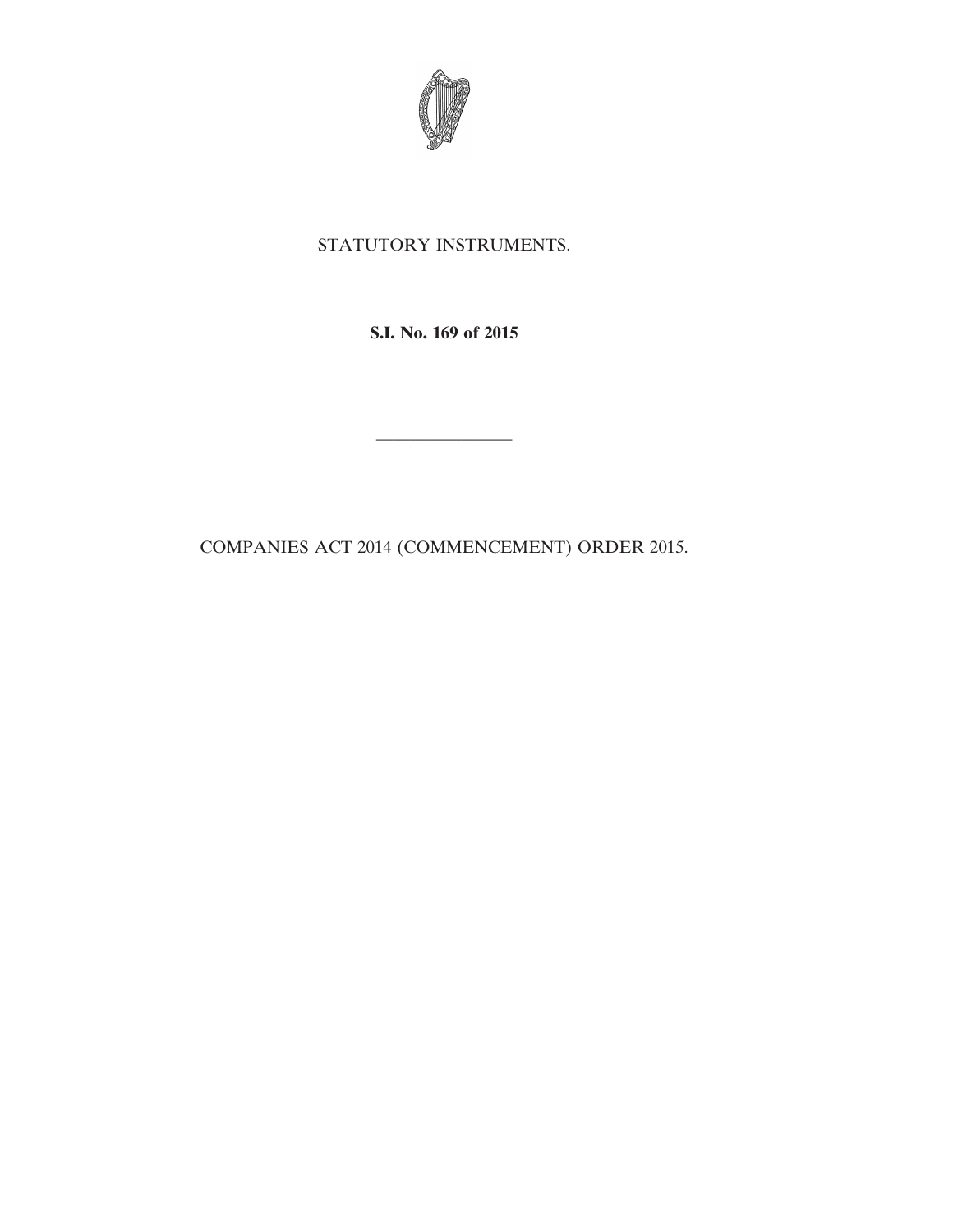COMPANIES ACT 2014 (COMMENCEMENT) ORDER 2015.

I, RICHARD BRUTON, Minister for Jobs, Enterprise and Innovation, in exercise of the powers conferred on me by section 1(2) of the Companies Act 2014 (No 38 of 2014), hereby order as follows:

1. This Order may be cited as the Companies Act 2014 (Commencement) Order 2015.

2. In this Order "Act of 2014" means the Companies Act 2014 (No. 38 of 2014).

3. The 1st day of June 2015 is appointed as the day on which the Act of 2014, other than—

- (*a*) section 4(1) in so far as it relates to Part V of the Companies Act 1990 (No. 33 of 1990),
- (*b*) section 4(2) in so far as it relates to Regulation 6 of the European Communities (Mergers and Divisions of Companies) (Amendment) Regulations 2011 (S.I. No.306 of 2011),
- (*c*) the provisions specified in Article 4(3), and

(*d*) section 1325,

shall come into operation.

4. (1) In this Article "financial year" does not include a financial year that begins before the 1st day of June 2015.

(2) The first day of the financial year of a company, by reference to which functions of the company under a provision of the Act of 2014 specified in paragraph (3) are performable, is appointed as the day on which that provision shall come into operation.

(3) Each of the following is a provision of the Act of 2014 referred to in paragraph (2): sections 167, 225, 305(1)(*b*), 306(1), 326(1)(*a*) and 330.

5. For the avoidance of doubt, in a case in which financial statements of a company are prepared before the 1st day of June 2015, references in sections 353 and 354 of the Act of 2014 to section 290 of that Act are to be read, by virtue of Schedule 6 to the Act of 2014, as references to the corresponding provision of the prior Companies Acts.

*Notice of the making of this Statutory Instrument was published in "Iris Oifigiúil" of* 5*th May*, 2015.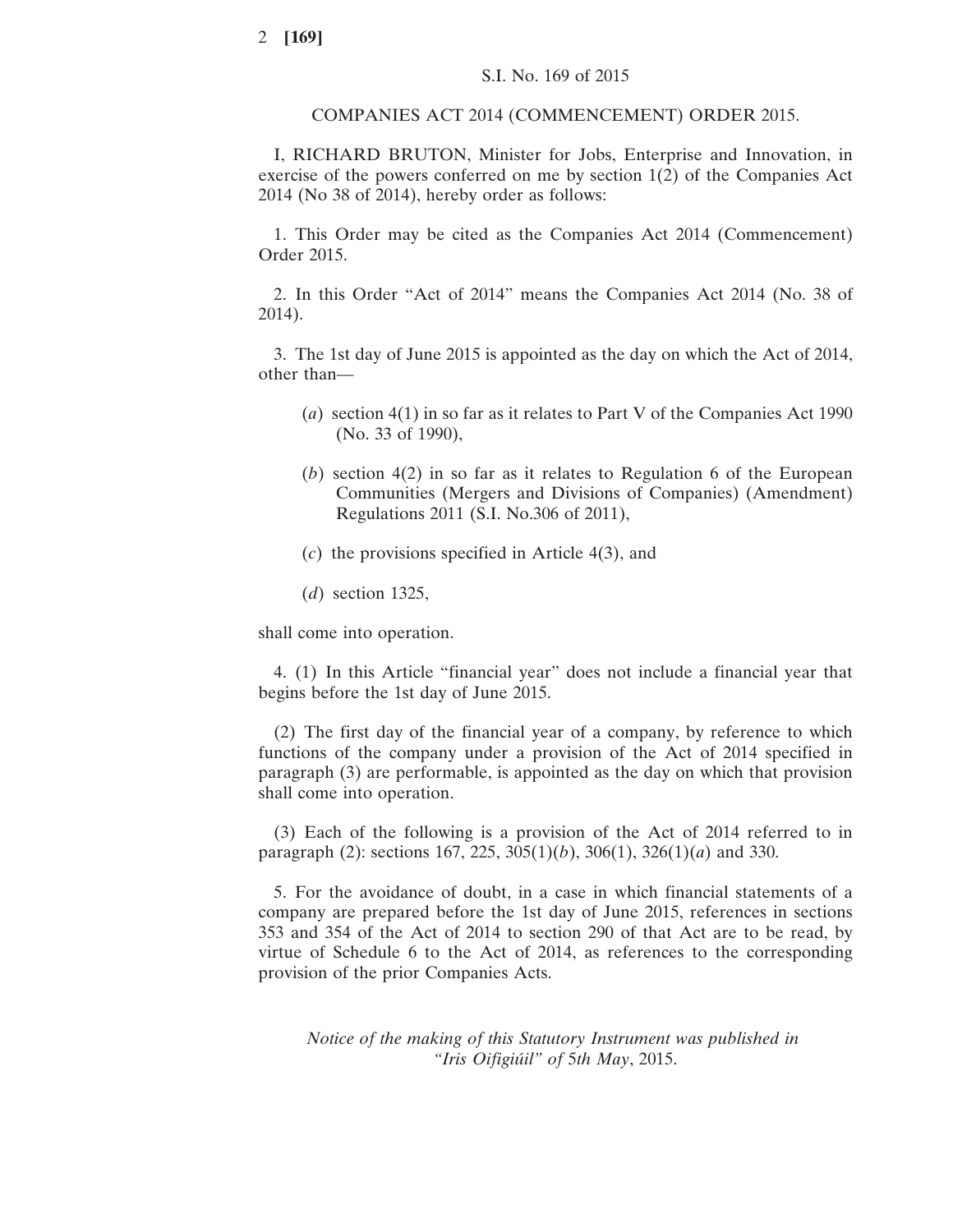**[169]** 3



RICHARD BRUTON, Minister for Jobs, Enterprise and Innovation.